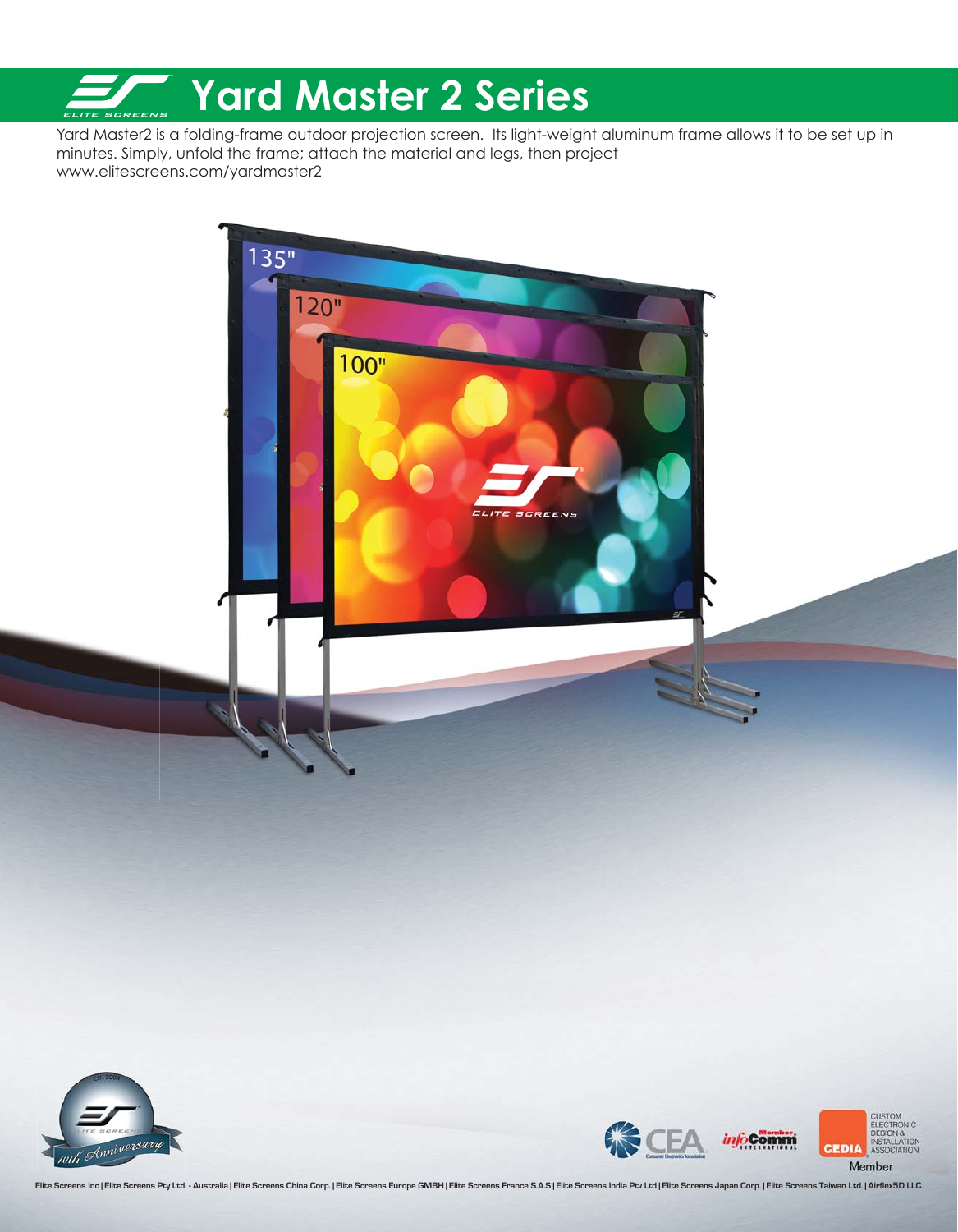## **Yard Master2** Series

Yard Master2 is a folding-frame outdoor projection screen. Its light-weight aluminum frame allows it to be set up in minutes. Simply, unfold the frame; attach the material and legs, then project







### **Screen Material: S**

- CineWhite-Multi-layer PVC (Polyvinyl chloride) with texture and surface coating, Gain: 1.1
- WraithVeil: Textured PVC with surface coating, Gain 2.2 •
- View Angle: 160° (80°• ±LR).
- Mildew Resistant •
- Surface can be cleaned with (water) moist cotton cloth •

#### **Design and Assembly: D**

- Corner pull-tabs make installation easier •
- Single-piece frame system unfolds effortlessly •
- Detachable T-legs included •
- Assembles in minutes with no tools required •

#### **Portability: P**

- Light-weight aluminum square tube construction •
- Soft-padded carrying bag stores entire product for portability •
- Setup and Takedown is simple and quick •

#### **Quality and Reliability: Q**

- Stakes, rope, and support rings included for additional support and stability
- Black masking borders enhance picture contrast •
- Standard 2-year parts and labor warranty
- 3-year warranty for ENR-G (Educational, Non-profit, Religious or Government/Military) - US only